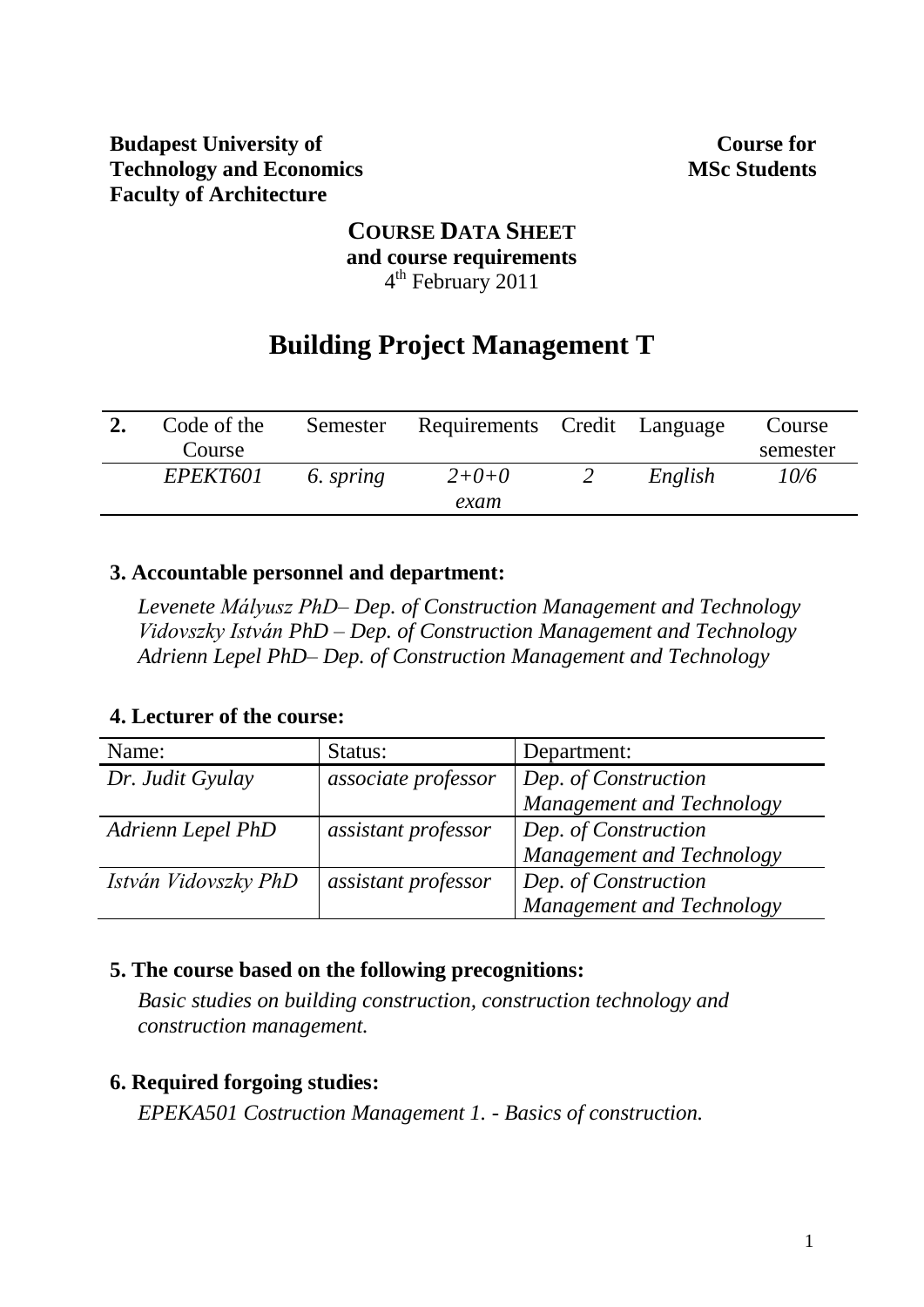## **7. Goals of the course:**

*The goal of the subject is to present elementary information on project management, organization of construction projects, time planning and cost estimation.*

| WEEK | <b>LECTURE</b>                        | <b>SUBJECT OF LECTURE</b>                                                                                                       |
|------|---------------------------------------|---------------------------------------------------------------------------------------------------------------------------------|
| 1.   | Introduction                          | Introduction. Basic information on the semester.<br>A phases of the project                                                     |
| 2.   | Participants                          | The participants of the construction project.                                                                                   |
| 3.   | Phases of construction project 1.     | Preparation and planning. Starting of construction<br>projects, preparation and planning. Selecting<br>architect (competition). |
| 4.   | Phases of construction project 2.     | Selecting contractor. Construction and operation.                                                                               |
| 5.   | Basics of Project Management.         | PM in general.                                                                                                                  |
| 6.   | PM in construction industry           | PM in details.                                                                                                                  |
| 7.   | Scheduling, basics                    | Basics and theory of time planning.                                                                                             |
| 8.   | Scheduling, methods                   | The methods of scheduling. Network time<br>planning.                                                                            |
| 9.   | Constitutive week                     |                                                                                                                                 |
| 10.  | Scheduling, Computer aided scheduling | Samples. Using computer for time planning.<br>Softwares.                                                                        |
| 11.  | Site planning.                        | Site planning.                                                                                                                  |
| 12.  | Cost estimation 1                     | Budget, cost estimation.                                                                                                        |
| 13.  | Cost estimation 2.                    | Cost calculation methods.                                                                                                       |
| 14.  | Studio week.                          |                                                                                                                                 |

### **8. Detailed syllabus of the course:**

#### **9. Educational methods of the course:**

*Lecturers on PM theory. Cost and time estimation methods.*

#### **10. Requirements**

*20% Two minor midsemester tests (30min.). 80% - Exam.* 

## **11. Opportunities of complementation:**

*According to the Code of Studies and Exams of BME.*

#### **12. Consultation:**

*On the occasion of the lectures.*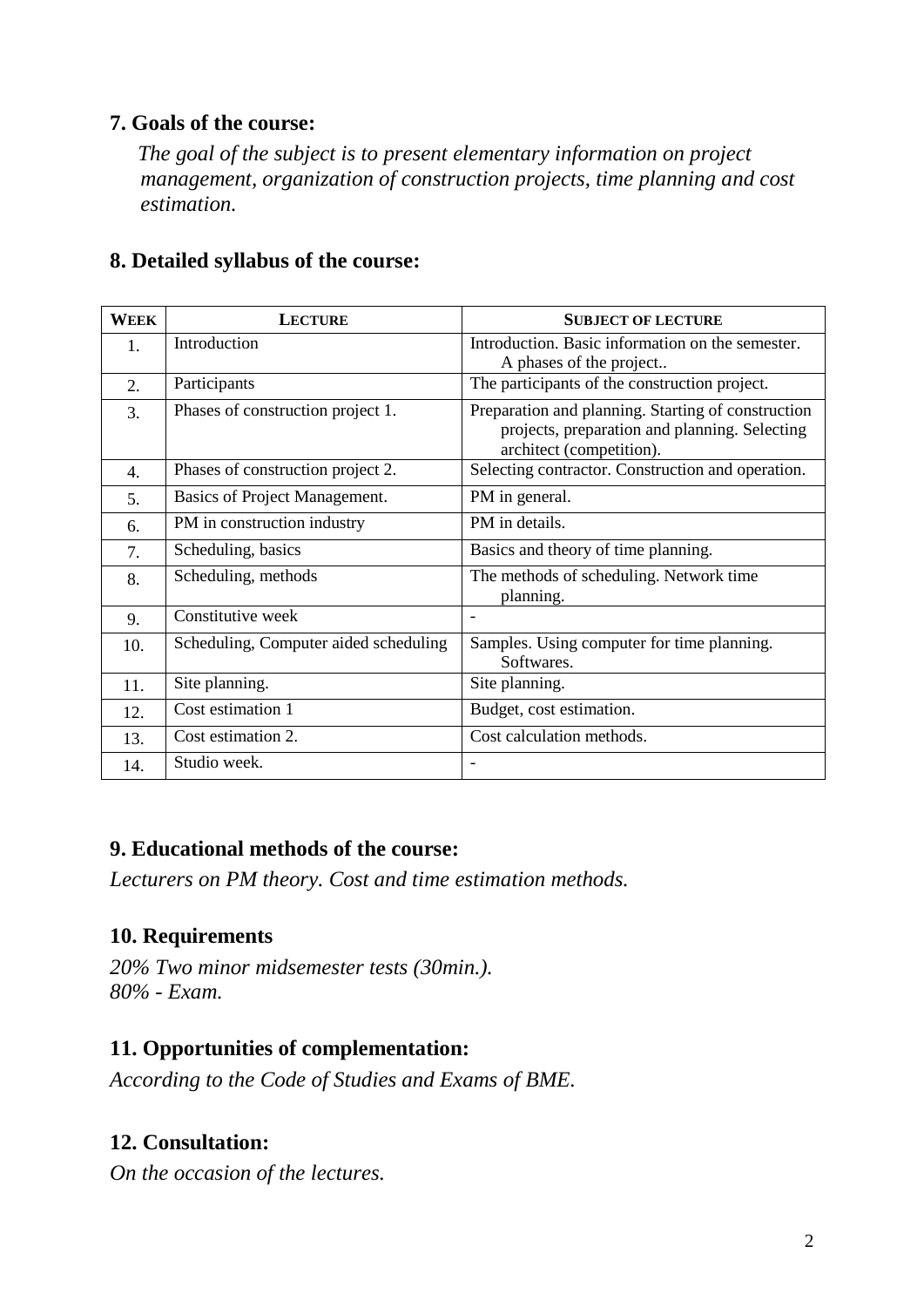### **13. Literature:**

*The slides of the lectures on the website of the department.*

*Books:*

1. Commission of the European Communities (2001) Evaluation in the European Comission EuropeAid Co-operation Office, Brussels, pp.20

2. Commission of the European Communities (2001) Project Cycle Management: Manual EuropeAid Co-operation Office, Brussels, pp.44

3. Commission of the European Communities (2001) Project Cycle Management: Handbook EuropeAid Co-operation Office, Brussels, pp.105

4. Dinsmore P.C. (ed.) (1993) The AMA handbook of project management American Management Association, New York, pp.489, ISBN 0 8144 0106 6

5. Dobson M.S. (1999) The juggler's guide to managing multiple projects Project management Institute, Derby USA, pp. 134, ISBN 1 880410 65 6

6. Harrison F.L. (1996) Advanced project management: a structured approach Gower Publishing, Aldershot UK, pp.308, ISBN 0 566 09100 3

7. Higgins J.M. (1994) 101 creative problem solving techniques The New Management Publishing, Winter Park, FL USA, pp.223, ISBN 1 883629 00 4

8. International Project Management Association (1999) IPMA Competence Baseline version 2.0 Eigen Verlag, Bremen ISBN 3 00 004057

9. Knutson J. and Bitz I. (1991) How to manage successful projects, American Management Association, New York, pp.199, ISBN 0 8144 5043 1

10. Project Management Institute (2000) Project Management Body of Knowledge (PMBOK 2000) www.pmi.org

11. Verma V.K. (1996) The human aspects of project management: human resource skills for the project manager, vol. 2 Project Management Institute, Derby USA, pp.268, ISBN 1 880410 41 9 v.2

12. Verma V.K. (1997) The human aspects of project management: Managing the project team, vol. 3 Project Management Institute, Derby USA, pp.268, ISBN 1 880410 42 7 v.3

#### **14. Required studies and exercises of the course:**